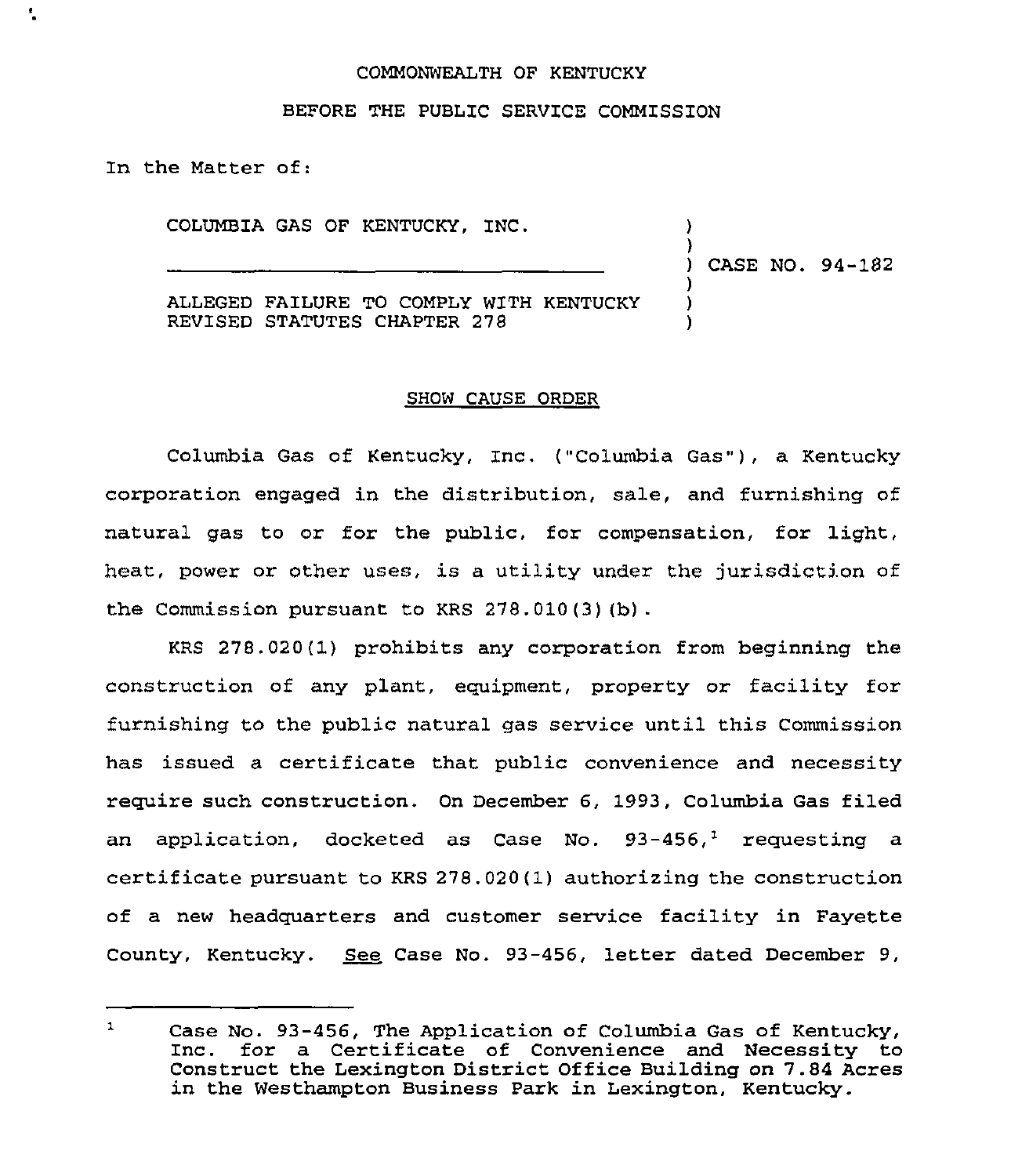1993 from the Commission's Executive Director to Columbia Gas, attached hereto as Attachment A. In response to a Commission request for information, Columbia Gas stated that actual construction of the new facility commenced on August 2, 1993. See Case No. 93-456, Columbia Gas Response to Commission Order dated February 2, 1994, Item 19, attached hereto as Attachment B.

Based on a review of the information provided by Columbia Gas, and heing advised, the Commission finds that a prima facie case has been made that Columbia Gas violated KRS 278.020(1) by beginning the construction of plant, equipment, property, or a facility for furnishing natural gas service to the public without first obtaining from the Commission a certificate that public convenience and necessity require such construction.

The Commission, on its own motion, HEREBY ORDERS that:

1. Columbia Gas shall file w'ithin <sup>14</sup> days of the date of this Order a written response to the probable violation noted herein.

2. Columbia Gas shall appear at a hearing on June 17, 1994, at 10:00 a.m., Eastern Daylight Time, in Hearing Room 1 of the Commission's offices at 730 Schenkel Lane, Frankfort, Kentucky, to show cause why it should not be subject to the penalties prescribed in KRS 278.990 for the probable violation of KRS 278.020(1).

3. The December 9, 1993 letter from the Commission's Executive Director to Columbia Gas in Case No. 93-456 and Columbia Gas's response to Item 19 of the Commission's February 2, 1994

 $-2-$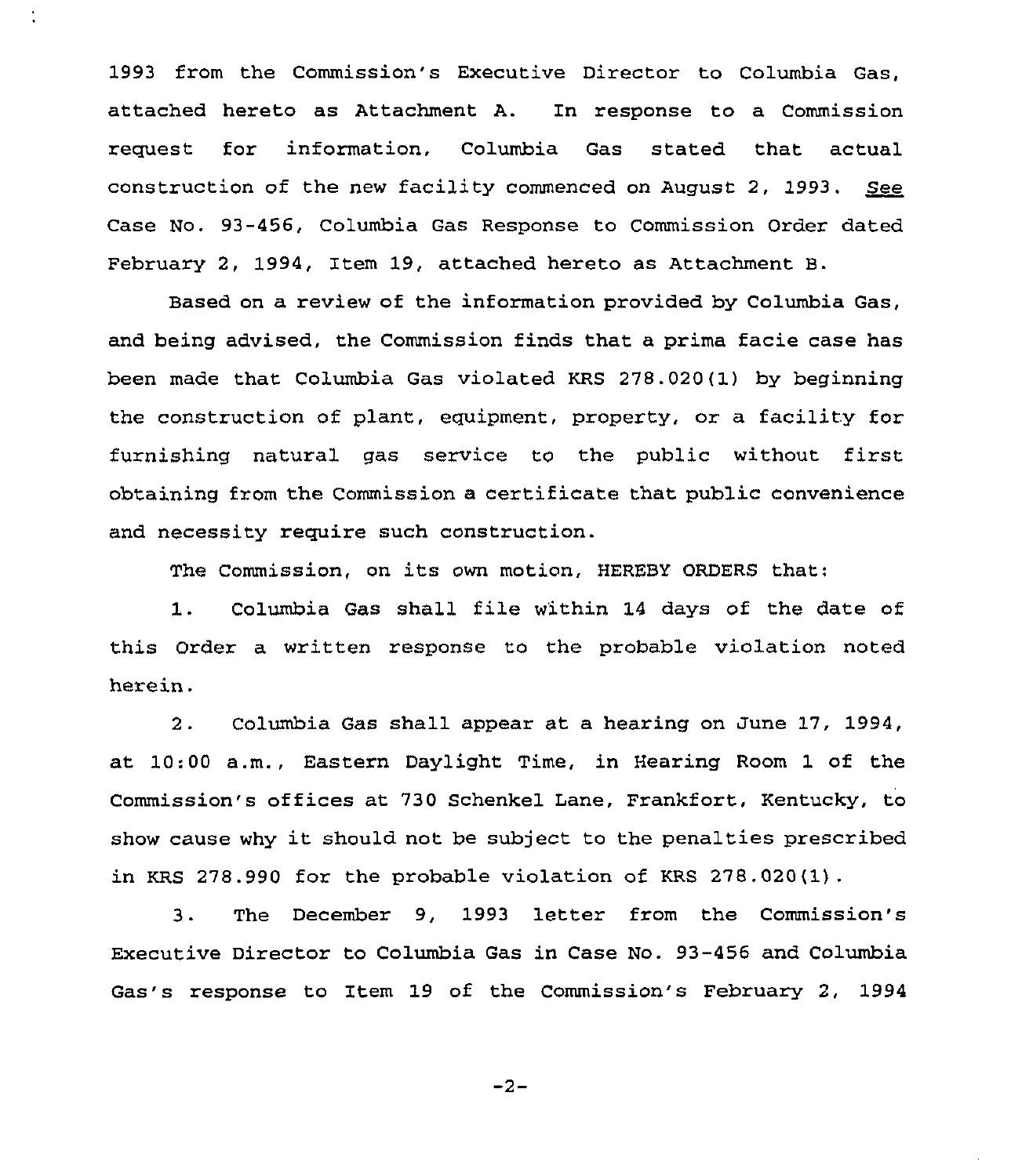Order in Case No. 93-456, attached hereto as Attachments <sup>A</sup> and B, respectively, shall be made a part of the record in this case.

4. Any motion for an informal conference shall be filed on the same date as the written response to the probable violations noted herein.

Done at Frankfort, Kentucky, this 5th day of May, 1994.

PUBLIC SERVICE COMMISSI G.. <sup>F</sup> Chairman Vice Chairma

Bree

Commi/ssioner

ATTEST:

Executive Director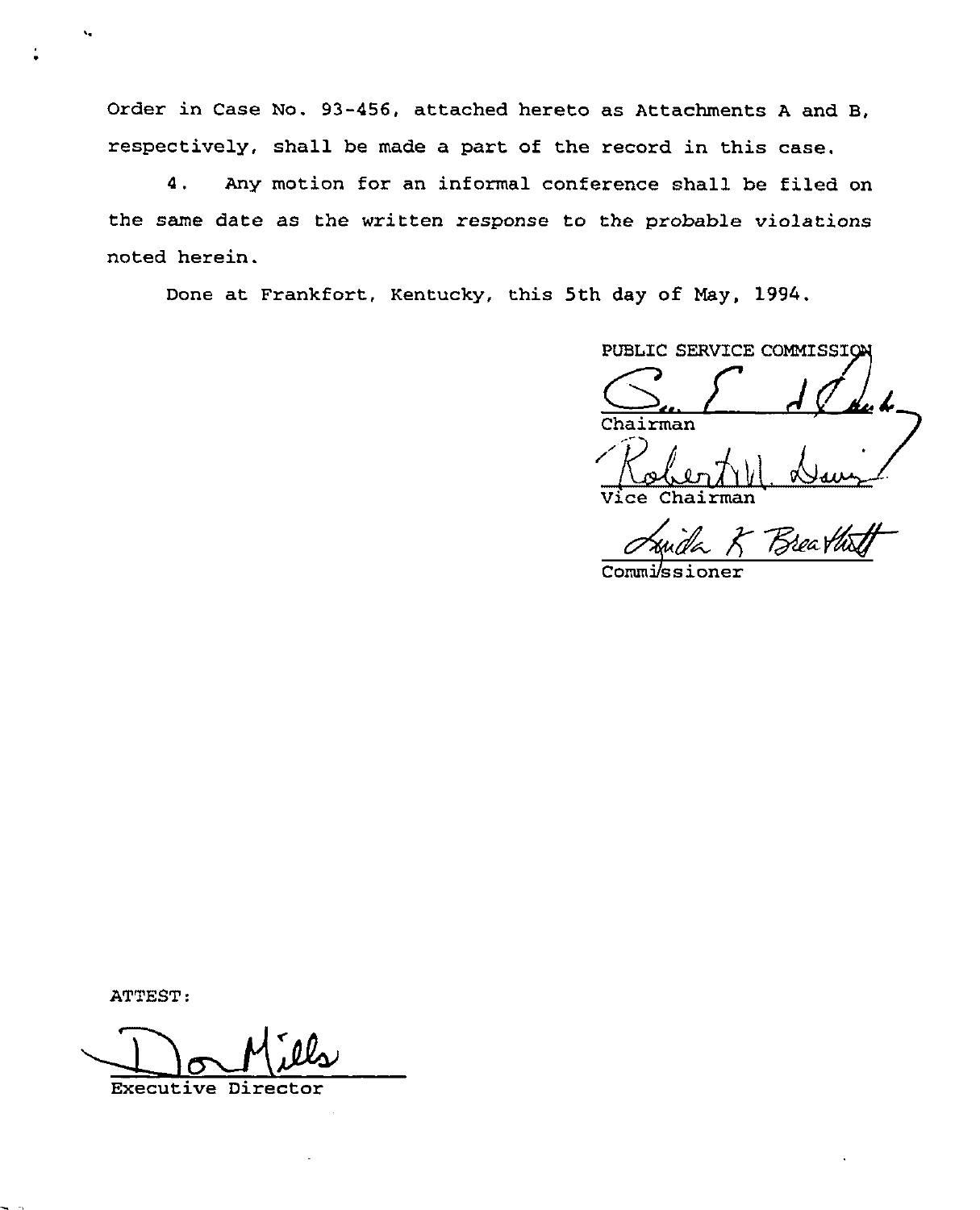

COMMONWEALTH OF KENTUCKY PUBLIC SERVICE COMMISSION 730 SCHENKEL LANE POST OFFICE BOX 615 FRANKFORT. KY. 40602 (502) 564-3940

December 9, 1993

Hon. Kristen J. Brown Columbia Gas of Kentucky, Inc. P. O. Box 117, Columbus, OH. 43216 0117

Hon. Richard S. Taylor Hazelrigg and Cox P. O. Box 676, Frankfort, KY. 40602 0676

RE: Case No. 93-456 COLUMBIA GAS OF KENTUCKY, INC. (CONSTRUCT) LEXINGTON DISTRICT OFFICE

This letter is to acknowledge receipt of initial application in the above case. The application was date-stamped received December 6, 1993 and has been assigned Case No. 93-456. In all future correspondence or filings in connection with this case, please reference the above case number.

If you need further assistance, please contact my staff at  $502/564-3940$ .

Sincerely,

**GREEKS START** 

Don Mills Executive Director

DN/vh

٠.